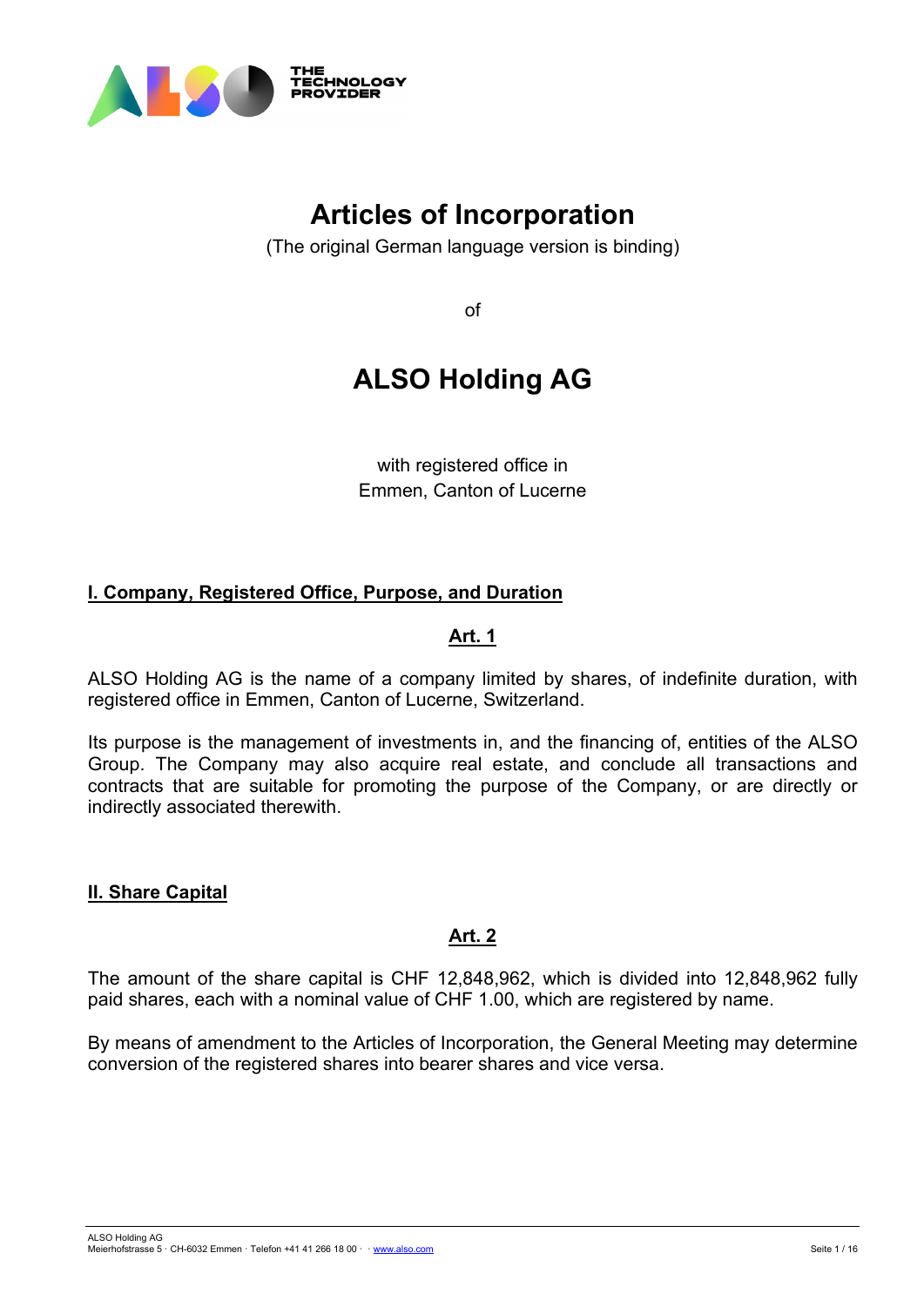

## **Art. 2a**

At any time up to and including March 17, 2023, the Board of Directors is authorized to increase the share capital by a maximum amount of CHF 2,500,000 by issuing not more than 2,500,000 fully-payable registered shares, each with a nominal value of CHF 1.00. Partial increases are permitted. The capital increase from authorized capital is limited to the extent capital increases from conditional capital according to Art. 2b have already taken place. The maximum number of new shares (or subscription rights to new shares) from authorized capital and conditional capital according to Art. 2b shall not exceed 2,500,000, the split between the two categories being at the discretion of the Board of Directors.

The Board of Directors determines the issue amount, the type of contributions, the date of issue, the conditions for exercise of the subscription rights, and the start of dividend entitlement. The Board of Directors may issue new shares by means of a firm underwriting by a bank or third party and subsequent offer to the existing shareholders. The Board of Directors is further authorized to restrict or exclude the stock-exchange trading of subscription rights. The Board of Directors may allow unexercised subscription rights to expire, it may place them, or shares for which subscription rights have been granted but not exercised, at market conditions, or otherwise use them in the interest of the Company.

The Board of Directors is further authorized to restrict or rescind the subscription right of the existing shareholders and to assign them to third parties, should the shares be used:

- (a) for the acquisition of entities, parts of entities, or investments, or for the financing or refinancing of such transactions, by means of placement of shares with one or more investors; or
- (b) for the participation of members of the Board of Directors, members of Group Management, or employees.

The subscription and acquisition of the new shares, and any subsequent transfer of the shares, are subject to the restriction of Art. 5 of the Articles of Incorporation.

## **Art. 2b**

The share capital may increase by a maximum of CHF 2,500,000 through the issue of a maximum of 2,500,000 fully payable registered shares each with a nominal value of CHF 1.00, by voluntary or mandatory exercise of conversion and/or option rights that are granted in connection with the issue of bonds or similar financial instruments of the Company or of one of its Group companies on national or international capital markets. The subscription right of the existing shareholders is excluded. The respective owners of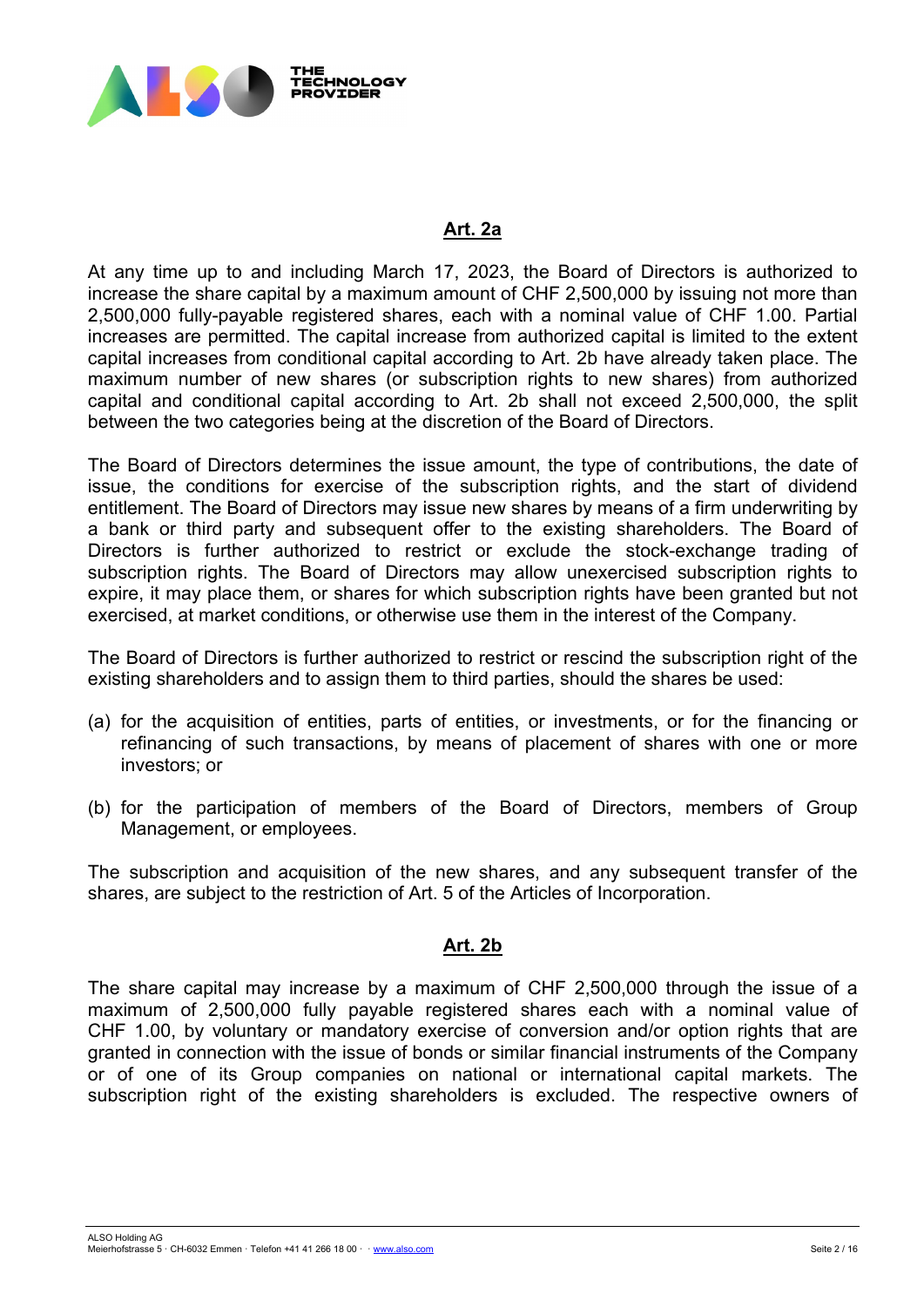

conversion and/or option rights shall be entitled to subscribe for the new shares. The conversion and/or option conditions are determined by the Board of Directors. The capital increase from conditional capital is limited to the extent capital increases from authorized capital according to Art. 2a have already taken place. The maximum number of new shares (or subscription rights to new shares) from authorized capital and conditional capital may not exceed 2,500,000, the split between the two categories being at the discretion of the Board of Directors.

When issuing bonds with which conversion and/or option rights are associated, or similar financial instruments, the Board of Directors is authorized to restrict or rescind the preemptive subscription right of the shareholders should:

- (1) such instruments be issued for the purpose of financing or refinancing the acquisition of entities, parts of entities, or investments; or
- (2) such instruments be issued on national or international capital markets.

Should the pre-emptive subscription right be restricted or rescinded by decision of the Board of Directors, the following shall apply: the instruments shall be issued at the respective customary market conditions and the issue of new shares shall take place at the conditions of the financial instrument in question. Furthermore, conversion rights shall be exercisable for a maximum of 10 years, and option rights for a maximum of 7 years, from the date of the respective issue. The issue of new shares in the event of the voluntary or mandatory exercise of conversion and/or option rights shall take place at conditions that take into account the market price of the shares at the date of issue of the financial instrument in question.

The acquisition of shares by the voluntary or mandatory exercise of conversion and/or option rights, and any subsequent transfer of the shares, are subject to the restriction of Art. 5 of the Articles of Incorporation.

# **Art. 3**

Subject to the exclusion or restriction of subscription rights according to these Articles of Incorporation, or for important reasons that are decided by the General Meeting, the shareholders are entitled to subscription rights to newly issued shares corresponding to their existing share ownership.

Subject to the powers of the General Meeting, the modalities for assertion of the said subscription rights, and the issue conditions for the newly issued shares, are determined by the Board of Directors and published in the publication organs of the Company.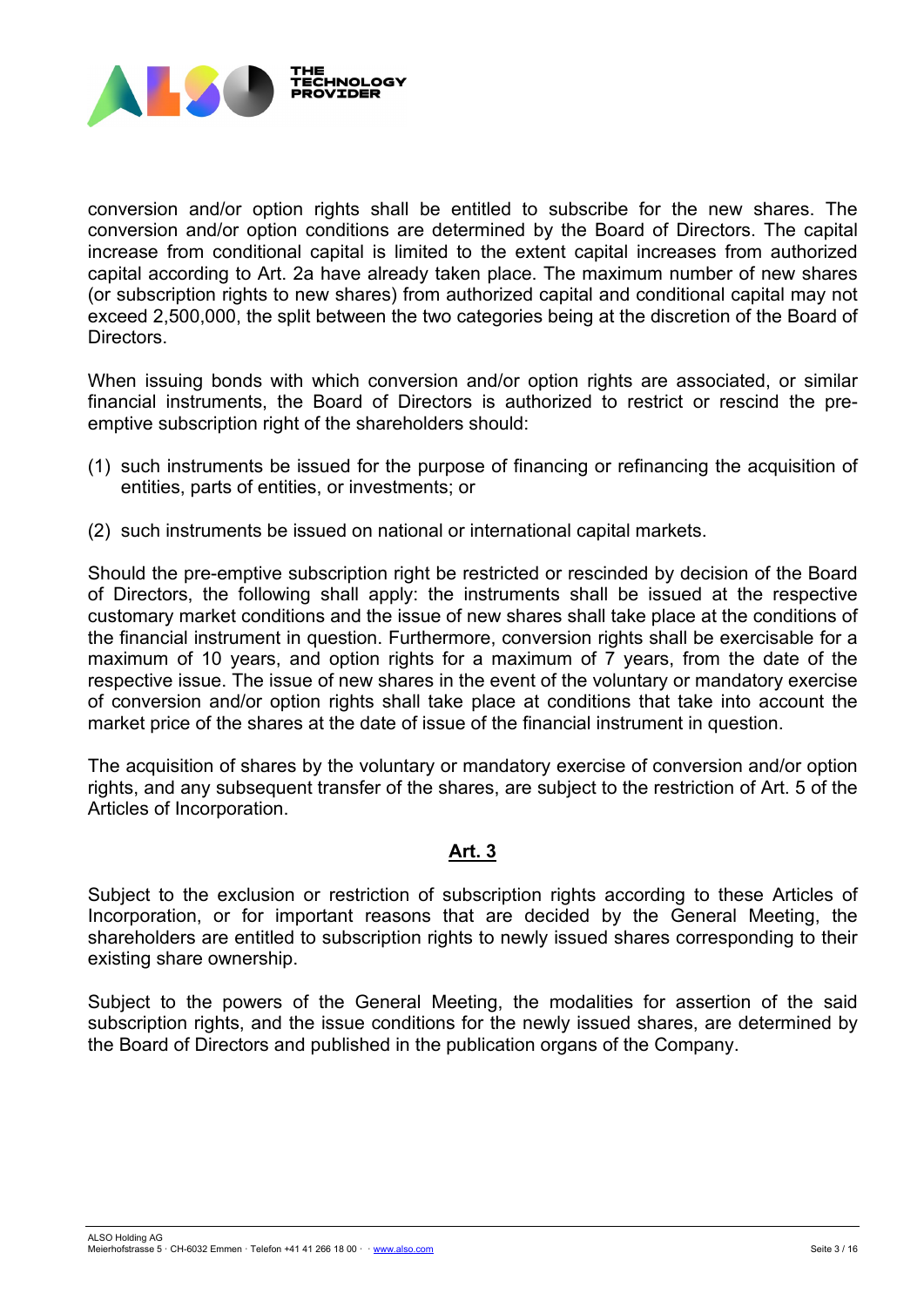

## **Art. 4**

The Company issues its registered shares in the form of individual certificates, global certificates, and/or uncertificated securities. Within the framework of the legal stipulations, the Board of Directors is free at any time, and without the agreement of the shareholders, to convert registered shares that are issued in one of these forms into another form. The Company bears the costs thereof.

Should registered shares be issued in the form of individual certificates or global certificates, they shall bear the original or facsimile signature of two members of the Board of Directors who are authorized to sign.

The shareholder has no claim to conversion of shares that have been issued in one particular form into another form. However, every shareholder may request at any time from the Company the issue of a confirmation for the registered shares that, according to the share register, are held by him.

Intermediated securities that are underlain by registered shares of the Company may not be transferred by assignment, nor may any collateral on such intermediated securities be granted by assignment.

Registered shares that are securitized as certificated securities and are not intermediated securities are transferred by endorsement and handover of the endorsed certificate.

## **Art. 5**

The Board of Directors may refuse to enter the acquirer of registered shares as a full shareholder (i.e. as a shareholder with the right to vote) in the share register if the acquirer has not expressly declared that he acquired the shares in his own name and for his own account.

#### **Art. 6**

Should registered shares be acquired through a stock exchange, the rights accrue to the acquirer upon transfer. Should registered shares be acquired other than through a stock exchange, the rights accrue to the acquirer as soon as he has submitted an application for recognition as a shareholder to the Company.

Until the acquirer is recognized by the Company, he may not exercise the voting right that is attached to the shares, nor any other rights that are associated with the voting right. In the exercise of all other shareholder's rights, in particular also the subscription rights, the acquirer is not restricted.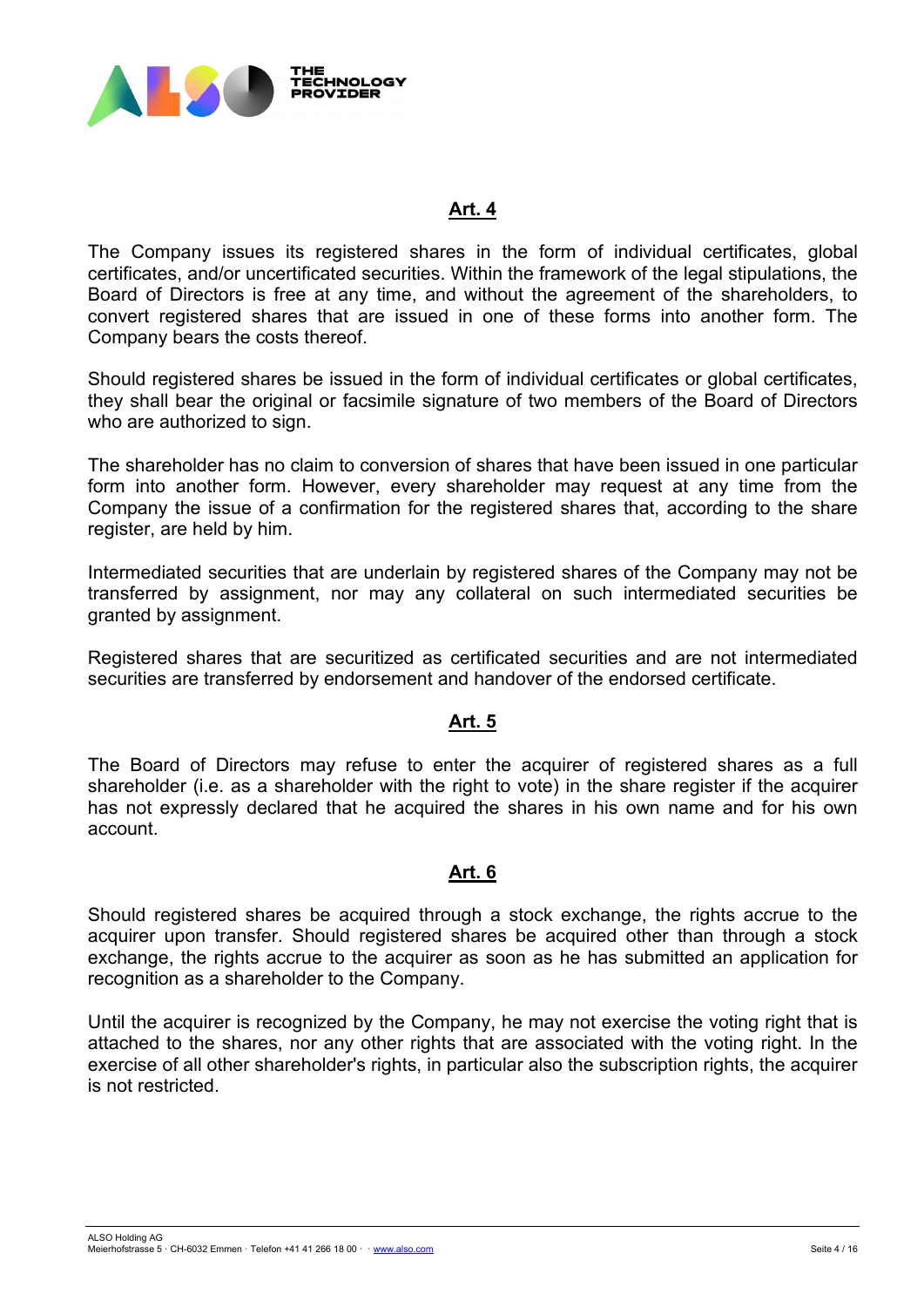

Acquirers who are not yet recognized as such by the Company shall, after the legal transfer has taken place, be entered in the share register as shareholders without voting rights. At the General Meeting, the respective shares are considered to be unrepresented.

## **Art. 7**

The Company maintains a share register of the registered shares in which the owner and beneficiary are entered with their name, address, and nationality.

Entry in the share register requires prior evidence of the acquisition of the shares for ownership or justification for the existence of a beneficial interest.

In relation to the Company, a shareholder or beneficiary is anyone who is entered in the share register.

The Company only recognizes one representative per share; should a share be in joint ownership, the beneficiaries shall designate a joint representative who may exercise the rights accruing from the share.

#### **III. Governing Bodies of the Company**

**Art. 8**

The governing bodies of the Company are:

A. the General Meeting;

B. the Board of Directors;

C. the Statutory Auditor.

# **A. The General Meeting**

## **Art. 9**

The ultimate governing body of the Company limited by shares is the General Meeting of the shareholders. It has the following inalienable powers:

1. Determination and amendment of the Articles of Incorporation (subject to Art. 652 et seq. of the Swiss Code of Obligations);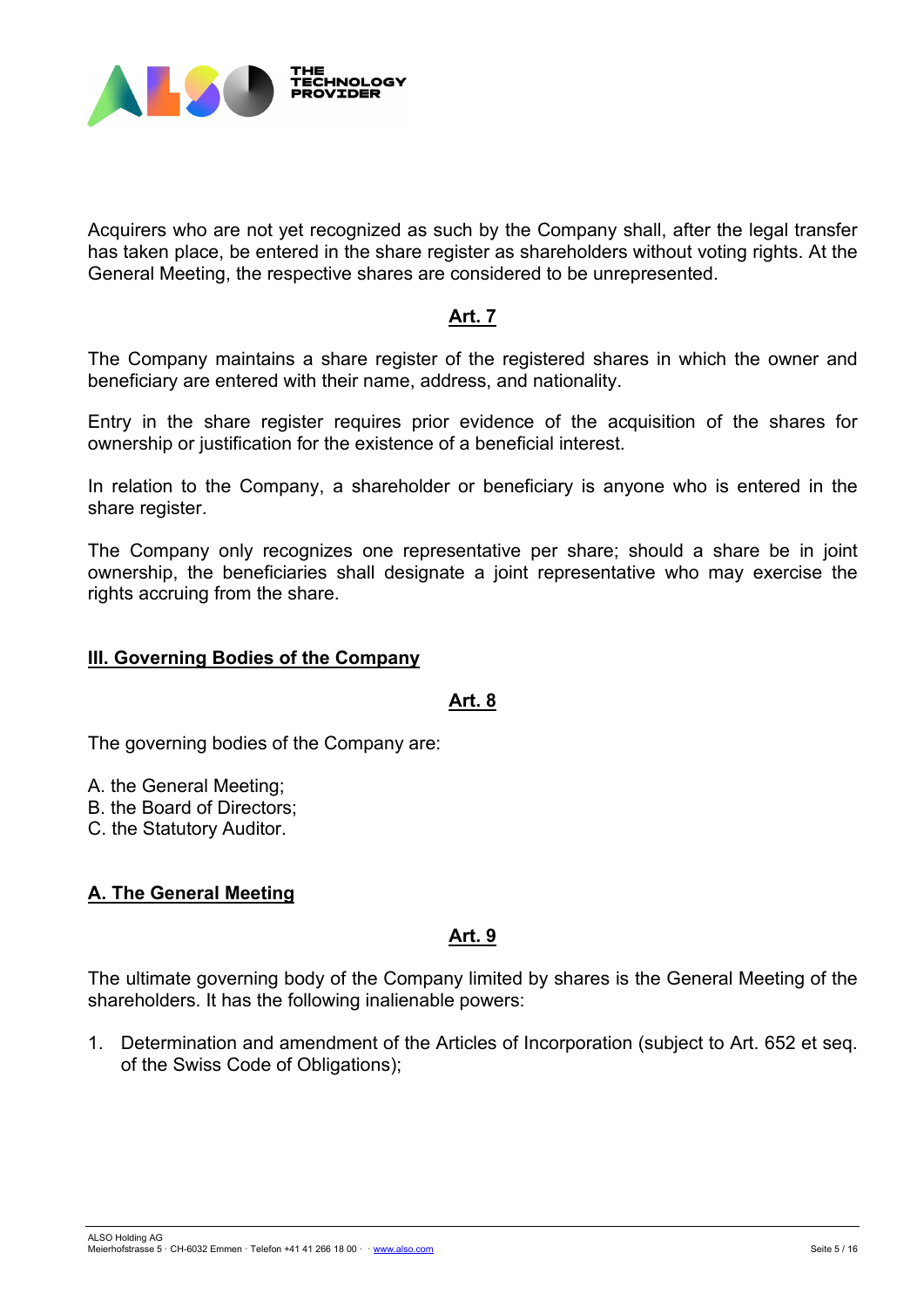

- 2. Individual election of the members of the Board of Directors, the Chairman of the Board of Directors, and the members of the Compensation Committee;
- 3. Election of the Independent Proxy and the Statutory Auditor;
- 4. Dismissal of the members of the Board of Directors, its Chairman, the members of the Compensation Committee, the Independent Proxy, and the Statutory Auditor;
- 5. Approval of the status report and the consolidated financial statements;
- 6. Approval of the financial statements and deciding on the appropriation of the retained earnings, in particular determination of the dividend and of the shares of profits;
- 7. Approval of the compensation of the Board of Directors and Group Management;
- 8. Discharge of the members of the Board of Directors;
- 9. Decision-making on matters which, according to law or the Articles of Incorporation, are reserved for the General Meeting.

The General Meeting is further competent to decide on all matters that are submitted to it by the Board of Directors.

## **Art. 10**

The General Meeting takes place once yearly prior to the expiry of six months since the end of the fiscal year.

The General Meeting is convened by the Board of Directors, if necessary by the Statutory Auditor, the liquidators, or the representatives of the bond holders.

The General Meeting shall also be convened when requested in writing by one or more shareholders, who together represent at least ten percent of the share capital, stating the agenda items and the motions.

To the extent permitted by law, the General Meeting can be held by electronic means and without a venue.

# **Art. 11**

The General Meeting shall be convened at least twenty days before the date of the meeting. It shall be convened by a single announcement in the Swiss Official Gazette of Commerce. In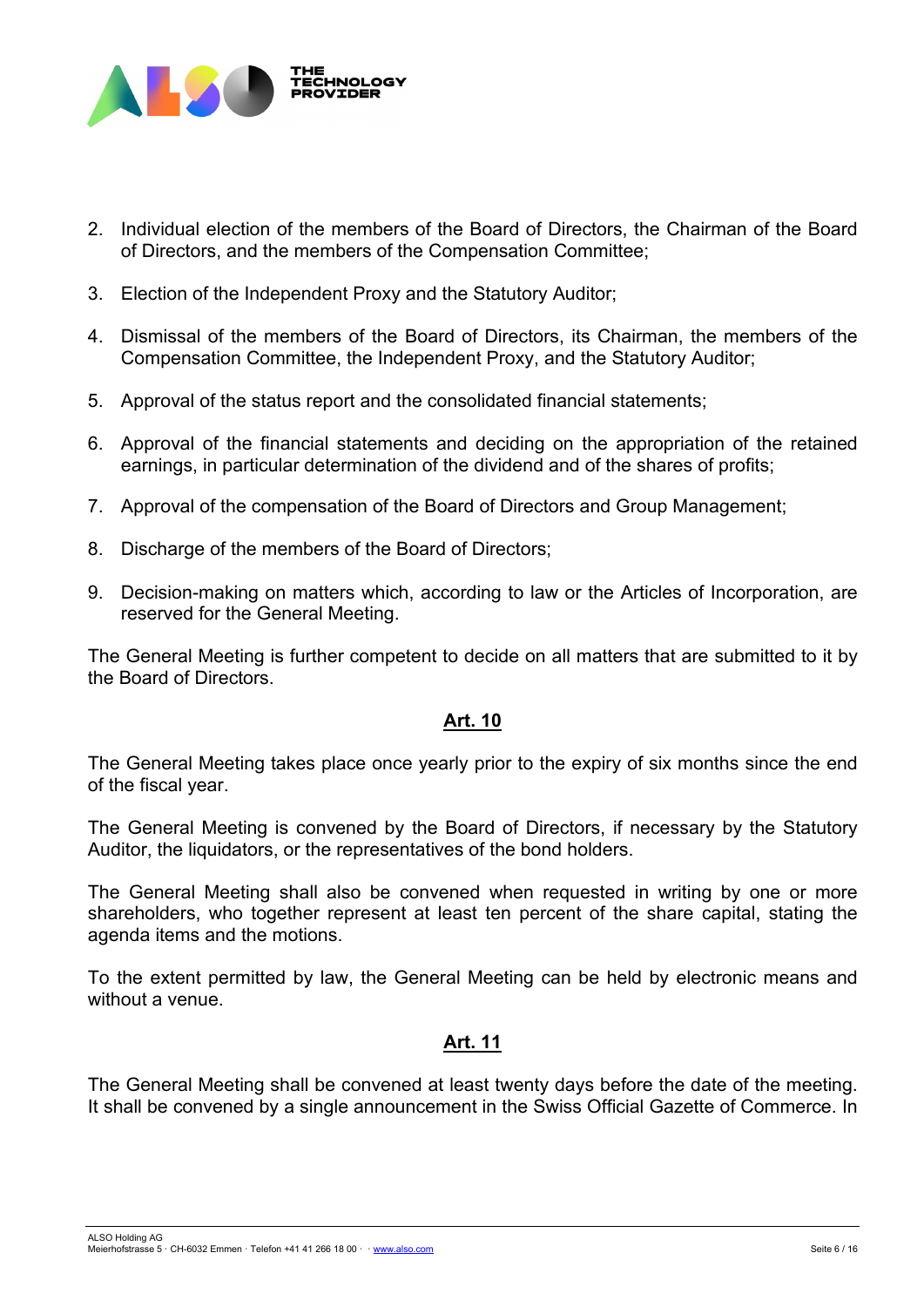

addition, the shareholders may be informed in writing (by unregistered letter) or by electronic notification.

At variance with Art. 699 Para. 3 of the Swiss Code of Obligations, shareholders who together own at least five percent of the share capital may request an agenda item to be placed on the agenda. Such a request must be made in writing at least sixty days before the meeting, stating the agenda item and the motions of the shareholder or shareholders.

In the convocation, the agenda items, and the motions of the Board of Directors, and of the shareholders who requested that a General Meeting be held or an agenda item be placed on the agenda, shall be stated.

No decisions may be made on motions relating to matters that are not correctly announced, except proposals for the convocation of an Extraordinary General Meeting or for the performance of a special audit.

No later than twenty days before the Annual General Meeting, the annual report (including compensation report) and the audit report shall be made available to the shareholders for inspection at the registered office of the Company. Attention shall be specifically drawn to this availability in the convocation. Every shareholder may request that a printed copy of these documents be delivered to him promptly.

## **Art. 12**

Representation at the General Meeting is only allowed by persons with written power of attorney, who need not themselves be shareholders, or by the Independent Proxy according to Art. 728 of the Swiss Code of Obligations. Shareholders may also issue powers of attorney and instructions to the Independent Proxy electronically. The Independent Proxy is obliged to exercise the voting rights that are delegated to him by shareholders according to their instructions. Should he have received no instructions, he shall abstain from voting.

The General Meeting shall annually elect an Independent Proxy with the right of substitution. His period of office terminates at the conclusion of the next Annual General Meeting. Re-election is possible. Should the Company have no Independent Proxy, the Board of Directors shall appoint one for the next General Meeting.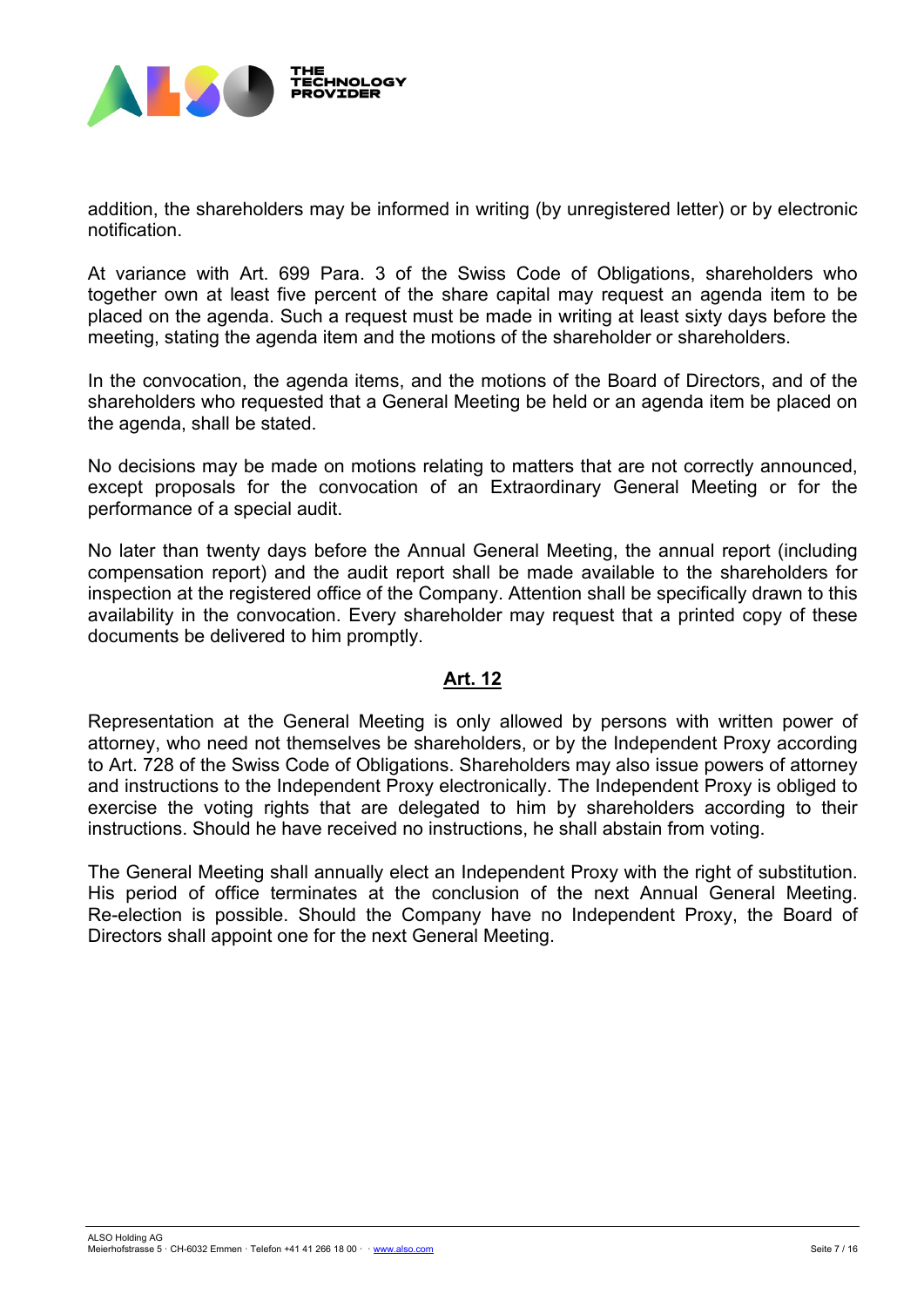

## **Art. 13**

The General Meeting shall be chaired by the Chairman of the Board of Directors or, should he be prevented from doing so, by another member of the Board of Directors, or by a special chairman who is elected by the General Meeting in an open vote.

The Chairman designates the minute-taker, who need not be a shareholder. The minutes shall record:

- 1. the number, type, nominal value, and category of the shares that are represented by the shareholders, the governing bodies, the Independent Proxy, and depositary representatives;
- 2. the decisions and the results of elections;
- 3. requests for information and the answers given;
- 4. statements made by shareholders to be placed on record.

The shareholders are entitled to inspect the minutes.

## **Art. 14**

Subject to its being entered in the share register according to Art. 5 above, each share entitles to one vote.

Provided that the law or the Articles of Incorporation do not stipulate a qualified majority, the General Meeting shall make its decisions according to the relative majority of the valid votes cast, irrespective of the number of shareholders who are present or the number of shares that are represented. Abstentions and blank votes are not taken into consideration.

For elections, in the first vote the absolute majority, and in the second vote the relative majority, is determinant.

Should the number of votes be equal, the Chairman has the casting vote.

Voting takes place openly, unless the Chairman orders a written vote, or the majority of the shareholders and any shareholder representatives who are present demand one.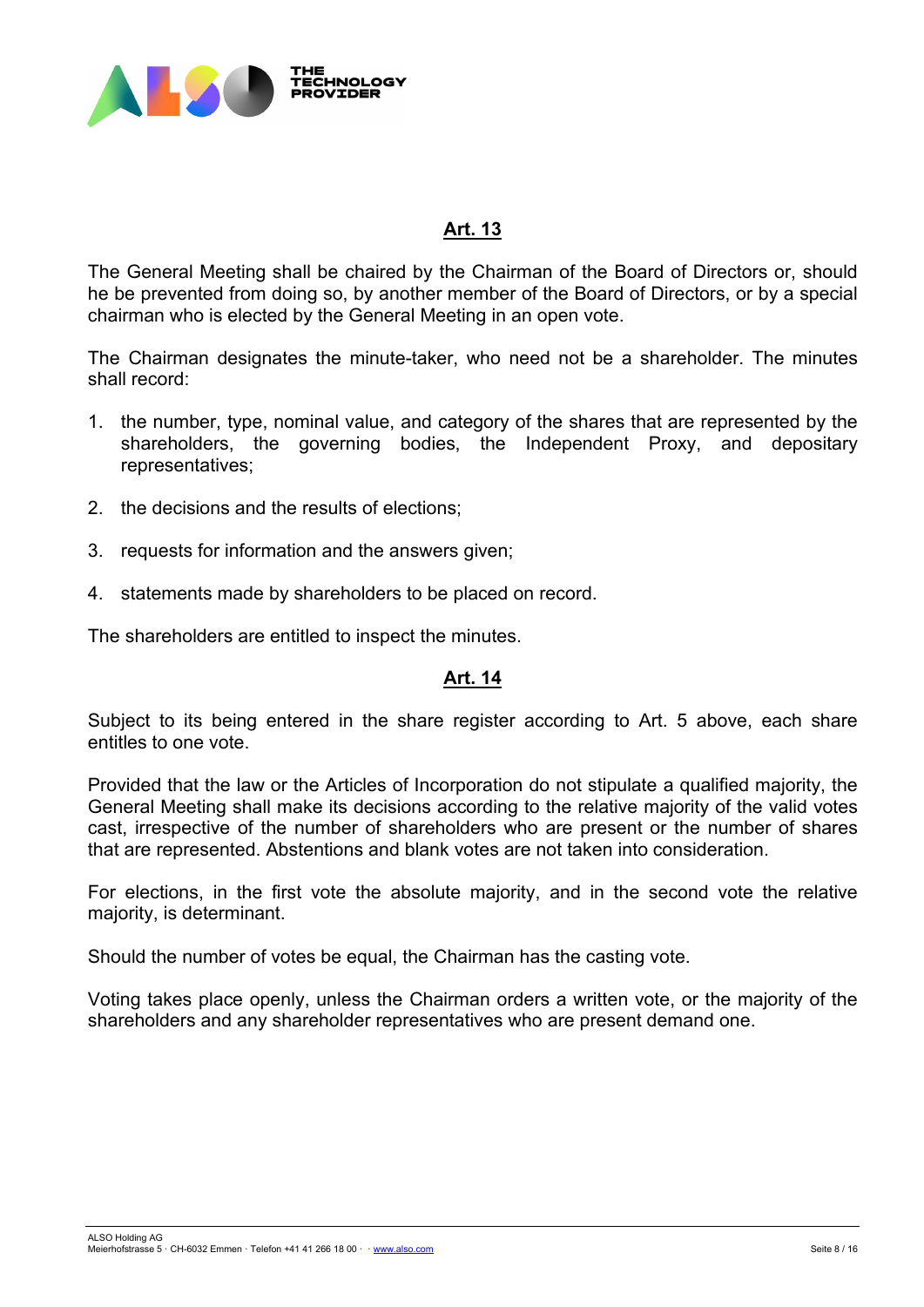

# **B. The Board of Directors**

# **Art. 15**

The Board of Directors is composed of a maximum of eight members.

Each member is elected by the General Meeting for a term of office of one year and may be re-elected. One year within the meaning of this article is to be construed as the period of time from one Annual General Meeting until the conclusion of the next Annual General Meeting.

## **Art. 16**

The Board of Directors may decide on all matters that are not assigned by law or the Articles of Incorporation to the General Meeting.

The Board of Directors has the following non-delegable and inalienable tasks:

- 1. the ultimate management of the Company and the issuance of the necessary instructions;
- 2. determination of the organization;
- 3. the form of the accounting, financial control, and financial planning, to the extent necessary for the management of the Company;
- 4. the appointment and dismissal of the persons charged with management and representation;
- 5. the ultimate supervision of the persons charged with management, particularly in relation to adherence to the laws, Articles of Incorporation, regulations, and instructions;
- 6. preparation of the annual report, including the compensation report, and preparation of the General Meeting and execution of its decisions;
- 7. notification of the judge in case of overindebtedness;
- 8. decisions concerning increasing the share capital to the extent that this is within the authority of the Board of Directors (Art. 651 Para. 4 Swiss Code of Obligations), and concerning the determination of increases in share capital and consequential amendments to the Articles of Incorporation.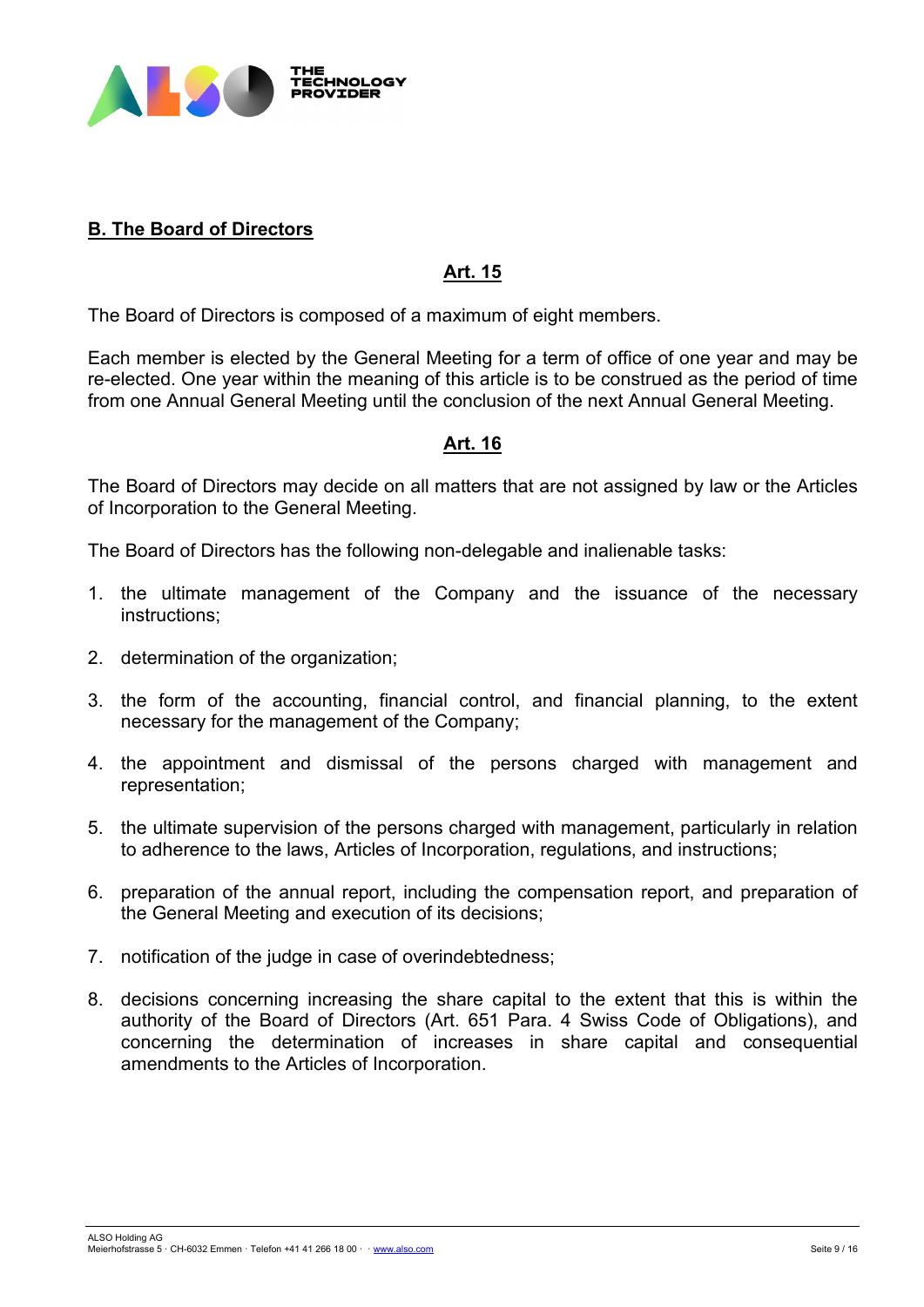

The Board of Directors is authorized to delegate the management of the Company in whole or in part to individual members or other natural persons in compliance with an organizational regulation.

## **Art. 17**

Subject to Art. 9 Para. 1 Clause 2 of the Articles of Incorporation, the Board of Directors determines its organization autonomously. It designates the secretary. The secretary need not be a member of the Board of Directors.

The Board of Directors is convened by the Chairman, or, should he be prevented from doing so, by the Vice Chairman or another member.

In addition, any member giving their reasons can request the Chairman to immediately convene a meeting.

#### **Art. 18**

The Board of Directors is quorate when the majority of its members are present.

No quorum is required if the only matters to be decided are confirmation of the execution of a capital increase and the consequent amendment of the Articles of Incorporation.

The decisions of the Board of Directors are taken with the majority of the votes that are cast. The Chairman has the casting vote.

Decisions may also be made by written agreement to a submitted motion provided that no member requests oral discussion. The votes of the majority of the members are required.

The deliberations and decisions of the Board of Directors shall be recorded in minutes that are signed by the Chairman and the Secretary.

# **Art. 19**

The Board of Directors represents the Company externally. It may delegate representation to one or more members (delegates) or to third parties (directors).

The Company may only be represented externally by the collective signature of two persons.

In all other matters, the Board of Directors determines the form of signing.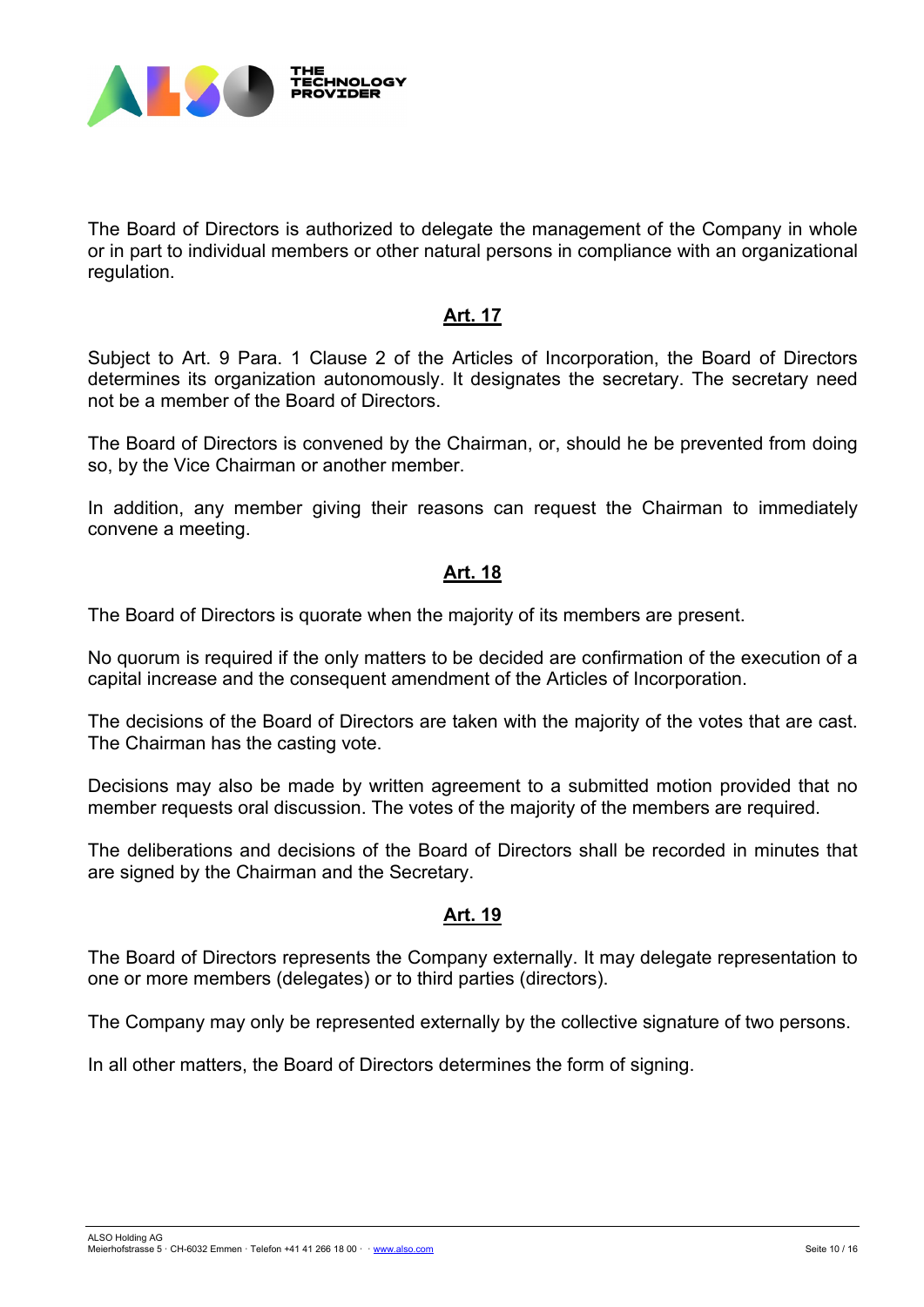

## **Art. 20**

Subject to Art. 21 of the Articles of Incorporation, the Board of Directors may elect standing committees from among its members. The Board of Directors determines the details in a management regulation.

## **Art. 21**

The members of the Compensation Committee are elected annually by the General Meeting. The Board of Directors appoints the chairman of the committee.

The Compensation Committee has the following tasks and authorities (principles):

- Preparation of all relevant decisions of the Board of Directors relating to the compensation of the members of the Board of Directors and Group Management and submission of proposals to the Board of Directors regarding the type and amount of the annual compensation of the members of the Board of Directors and Group Management as well as their fringe benefits and the stipulations of their employment contracts.
- The Board of Directors may delegate further tasks concerning compensation, human resources, and related areas to the Compensation Committee. It determines the organization, working methods, and reporting of the Compensation Committee in a regulation.

## **Art. 21a (ESG Committee)**

The Board of Directors shall establish an ESG Committee and appoint its members and chair. In addition to at least one member of the Board of Directors, members of management, employees of subsidiaries, and external experts in the field of sustainability may also be members of the ESG Committee.

The ESG Committee advises the Board of Directors on corporate governance and sustainability issues and supports it in implementing ethical, social and environmental measures. The annual ESG Report is prepared by the ESG Committee.

Meetings of the ESG Committee are held as often as business requires, generally four times a year. The Board of Directors determines the ESG Committee's information and initiative rights and the remuneration of its members for their activities.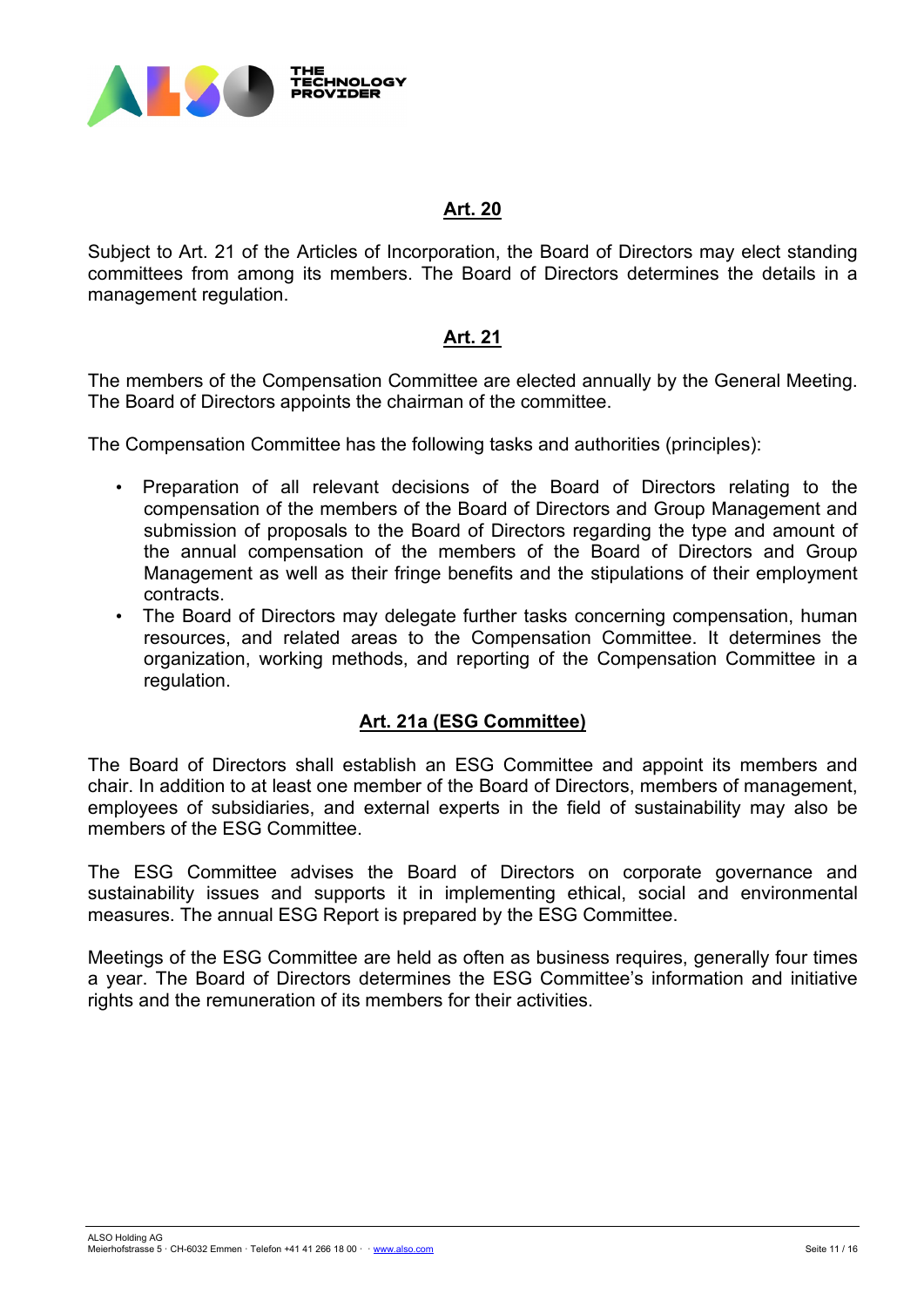

# **C. The Statutory Auditor**

## **Art. 22**

The General Meeting elects annually for one fiscal year one or more auditors as Statutory Auditor. The auditors must be capable of accomplishing their task in the Company. Re-election is possible.

Commercial companies or cooperatives may also be elected as Statutory Auditor. The tasks, powers, and duties of the Statutory Auditor shall conform to the stipulations of Art. 727 et seq. of the Swiss Code of Obligations and the stipulations of the Swiss Federal Audit Oversight Law.

## **IV. Compensation of the Board of Directors and Group Management and Other Related Stipulations**

## **Art. 23** (Principles of Compensation)

For their activities, the members of the Board of Directors receive a fixed compensation amount in cash.

The members of Group Management receive a compensation amount that contains fixed as well as (variable) success- and performance-related elements. The fixed compensation amount can be composed of a monthly salary and, from case-to-case, a flat-rate car allowance, a company car, payments into the voluntary pension fund, or flat-rate representation expenses. In addition, certain fringe benefits may be paid.

The variable compensation of the members of Group Management is performance- and/or success-dependent. In principle, the amount of the variable compensation is determined according to the criteria defined by the Board of Directors. These take particular account of the financial key figures of the Group, or of elements thereof, such as revenue or profit figures or comparable benchmarks.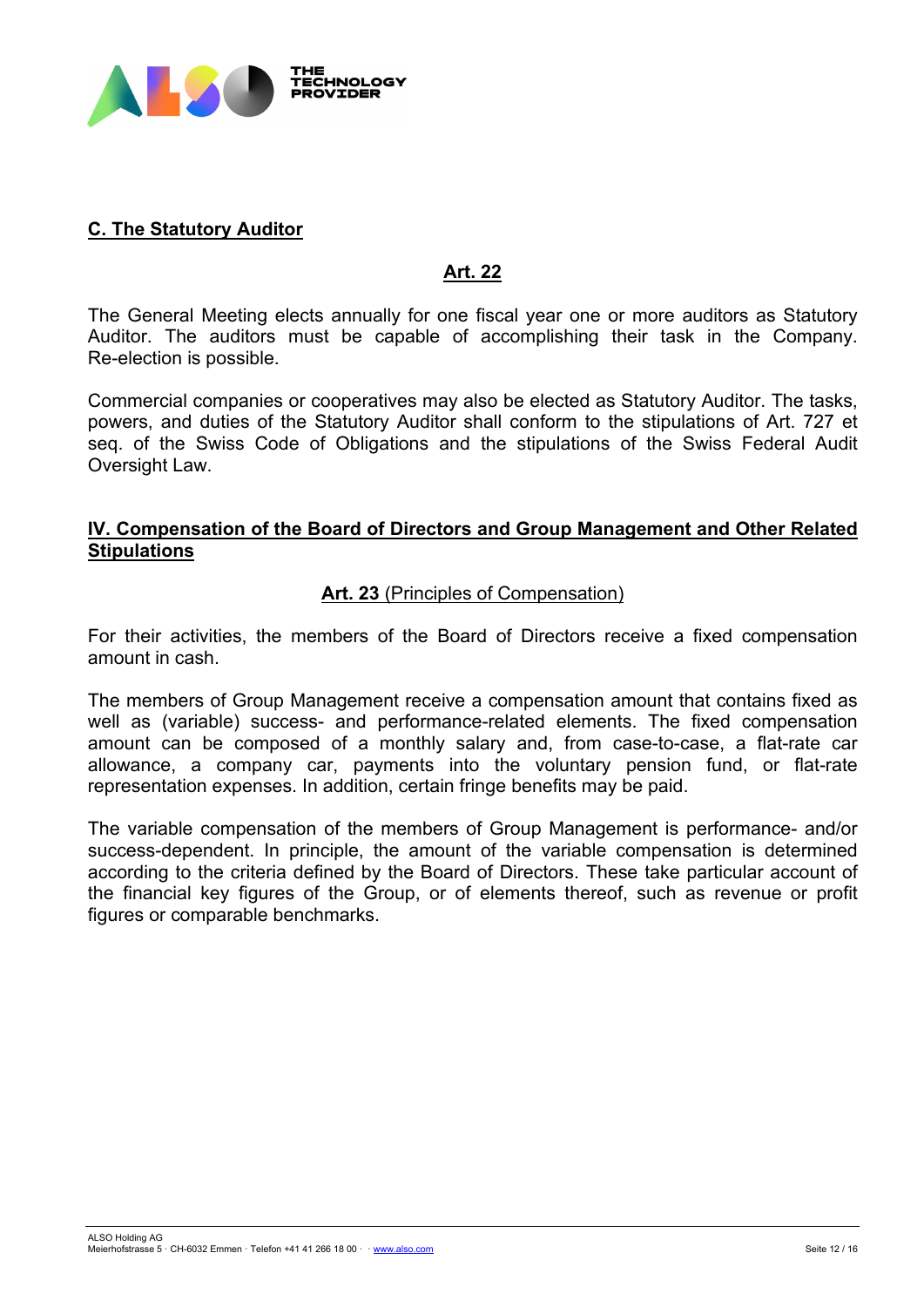

## **Art. 24** (Employment Contracts / Additional Activities)

Limited-duration employment contracts or contracts of mandate with members of the Board of Directors and Group Management may have a fixed duration of up to one year. The maximum termination period of unlimited-duration employment or functional contracts with members of the Board of Directors or Group Management is twelve months.

Except where they are inadmissible under Art. 21 of the Ordinance Against Excessive Compensation in Listed Companies, compensation amounts to members of the Board of Directors or Group Management may also be paid by other entities of the Group.

A member of the Board of Directors or Group Management may exercise a maximum of ten additional activities as a member of the highest management or directorial body of other legal entities that are entered in the Commercial Register according to Art. 12 of the Ordinance Against Excessive Compensation in Listed Companies, or would be required to be so entered, and are not controlled by the Company. The Board of Directors shall ensure that such activities do not conflict with the exercise of duties to the Company. Functions in various legal entities that are under joint control, or in entities in which this legal entity holds a material (unconsolidated) interest, are counted as one function.

## **Art. 25** (Participation Programs, Loans, and Borrowing Facilities)

The Company does not grant participations, conversion or option rights to members of the Board of Directors or Group Management.

The Company does not grant loans or borrowing facilities to members of the Board of Directors or Group Management.

## **Art. 26** (Approval of Compensation, Additional Amount)

Annually at the Annual General Meeting, the General Meeting shall approve with binding effect the maximum amount of the compensation of the members of the Board of Directors for the current fiscal year.

Annually at the Annual General Meeting, the General Meeting shall approve with binding effect the maximum amount of the fixed compensation and the maximum amount of the variable compensation of the members of Group Management for the current fiscal year.

The General Meeting may approve a subsequent increase of an approved total amount at any time.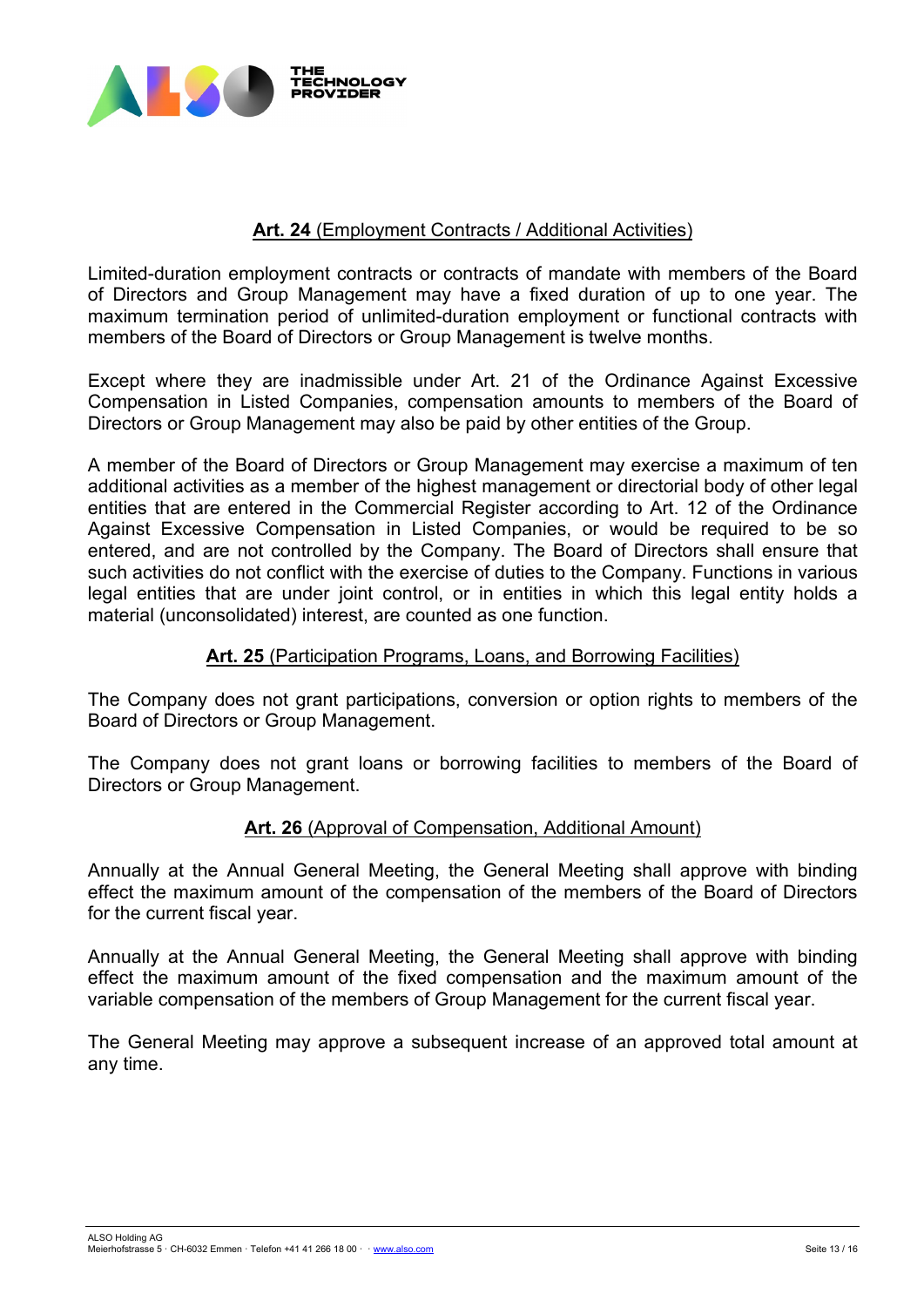

Should the General Meeting refuse its approval, the Board of Directors may submit new proposals for approval at the same General Meeting. In the event that the Board of Directors does not submit new proposals, or the General Meeting rejects the new proposals also, the Board of Directors may convene a new General Meeting.

In the event of new members of Group Management being employed after the approval by the General Meeting has been given, the additional amount for each new member shall be 30% of the total approved compensation for the respective period. Approval of this additional compensation by the General Meeting is not required.

The actually paid amounts of compensation shall in each case be reported in the Compensation Report. The Compensation Report shall be submitted to the General Meeting for consultative voting.

## **V. Annual Report, Reserves, Dividend, Fiscal Year**

## **Art. 27**

For each fiscal year, the Board of Directors shall prepare an annual report, which shall be composed of the financial statements, the status report, and a consolidated financial statement, if such is required by law.

The annual financial statements comprise the profit and loss statement, the balance sheet, and the notes.

The Board of Directors determines the fiscal year of the Company.

## **Art. 28**

For the allocation to the legal reserves and for the distribution of the residual retained earnings, the legal stipulations apply (Art. 671 et seq. Swiss Code of Obligations).

## **Art. 29**

The appropriation of the general reserve is governed by the stipulations of Art. 671 and Art. 677 of the Swiss Code of Obligations.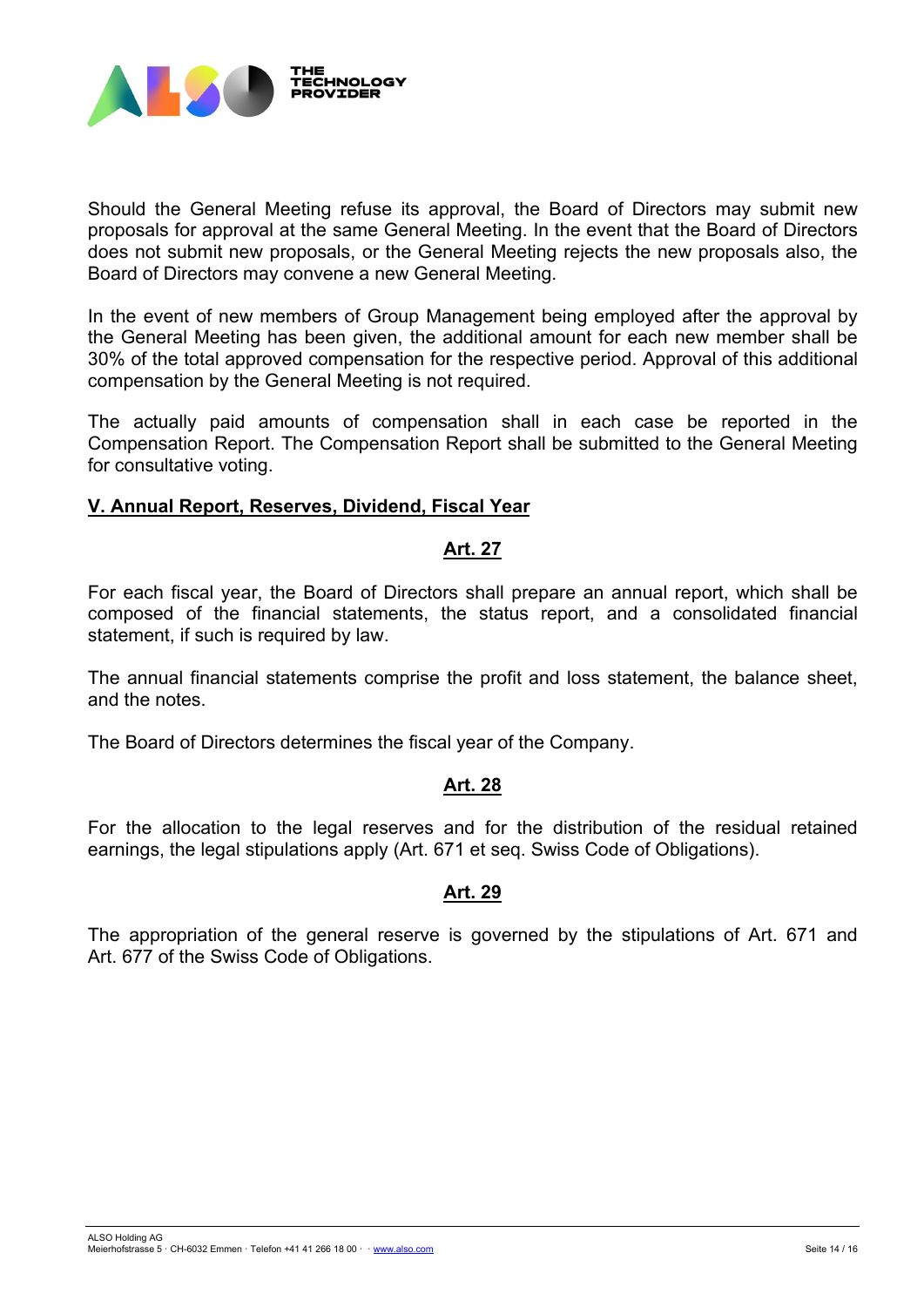

## **VI. Dissolution and Liquidation**

## **Art. 30**

The dissolution and liquidation of the Company shall take place in accordance with the stipulations of Art. 736 et seq. Swiss Code of Obligations.

#### **Art. 31**

Unless the General Meeting designates one or more liquidators, the liquidation of the Company shall be executed by the members of the Board of Directors.

#### **VII. Notifications**

#### **Art. 32**

The publication organ of the Company is the Swiss Official Gazette of Commerce. Unless otherwise stipulated by the Articles of Incorporation or mandatory legal stipulations, notifications to the shareholders are given by unregistered letter to their address that is entered in the share register, or in the publication organ of the Company.

## **VIII. Exemption from the Obligation to Make an Offer According to the Stock Exchange Act**

#### **Art. 33**

The obligation to make a public tender offer according to Art. 32 and 52 of the Federal Act on Stock Exchanges and Securities Trading (SESTA) of March 24, 1995, is rescinded pursuant to Art. 53 SESTA.

#### **IX. Contributions in Kind**

#### **Art. 34**

On the occasion of the ordinary capital increase of February 8, 2011, the Company takes over from Special Distribution Holding GmbH, Düsseldorf (DE), and from Klaus Hellmich, the two shares, with a nominal value of EUR 24,200 and EUR 800 respectively, in Actebis GmbH, Soest (DE), according to the contracts regarding contributions in kind of January 12, 2011. These only shares in Actebis GmbH are acquired for a total acquisition price of CHF 320,067,650, in return for which Special Distribution Holding GmbH, Düsseldorf (DE),

ALSO Holding AG - Le Seite 15 / 16 and 17 and 17 and 17 and 17 and 17 and 17 and 17 and 17 and 17 and 18 and 17 and 18 and 17 and 18 and 18 and 18 and 18 and 18 and 18 and 18 and 18 and 18 and 18 and 18 and 18 and 18 and 18 and 18 and 18